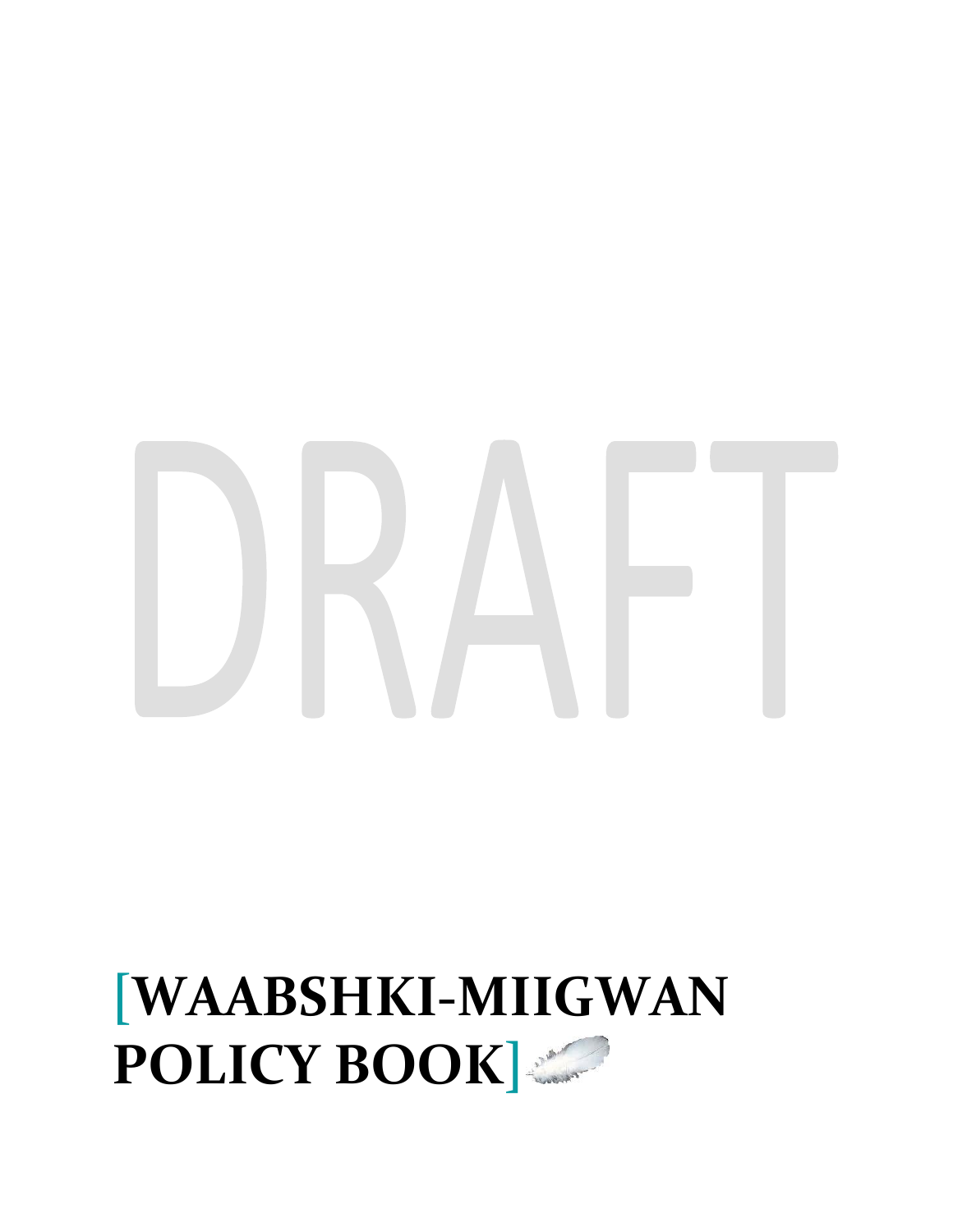#### **TABLE OF CONTENTS**

| <b>WAABSHKI-MIIGWAN POLICIES</b>       | 2                       |
|----------------------------------------|-------------------------|
|                                        |                         |
| <b>TARGET POPULATION</b>               | $\mathbf{2}$            |
| <b>ADMISSION GUIDELINES</b>            | $\mathbf{2}$            |
| <b>VIOLENT PARTICIPANT PROHIBITION</b> | $\mathbf{2}$            |
| <b>ENTRY PROCESS</b>                   | $\overline{\mathbf{3}}$ |
| <b>CLIENT AGREEMENT</b>                | 3                       |
| <b>SANCTIONS AND INCENTIVES</b>        | $\overline{\mathbf{3}}$ |
| <b>CHEMICAL FREE HOME</b>              | $\overline{\mathbf{4}}$ |
| <b>DRUG AND ALCOHOL SCREENING</b>      | $\overline{\bf{4}}$     |
| <b>SPONSORSHIP PARTICIPATION</b>       | 5                       |
| <b>COUNSELING</b>                      | 5                       |
| <b>SELF-HELP MEETING ATTENDANCE</b>    | 6                       |
| 30/30/30 REQUIREMENT                   | 6                       |
| <b>EDUCATION</b>                       | 6                       |
| <b>CURFEW</b>                          | 6                       |
| <b>OUT OF TOWN TRAVEL</b>              | 6                       |
| <b>CASINO PROHIBITION</b>              | 7                       |
| <b>ATTENDANCE</b>                      | 7                       |
| <b>PUNCTUALITY</b>                     | 7                       |
| <b>EMERGENCY HEARING</b>               | 8                       |
| FINES, FEES, AND COURT COSTS           | 8                       |
| DISQUALIFICATION/TERMINATION CRITERIA  | 8                       |
| <b>GRADUATION REQUIREMENTS</b>         | 8                       |
| <b>TEAM MEMBER ROLES</b>               | 9                       |
| <b>CLIENT RECORDS</b>                  | 10                      |
| <b>MEETINGS</b>                        | 11                      |
| <b>ETHICS AND CONFIDENTIALITY</b>      | 11                      |
| <b>EVALUATION DESIGN</b>               | 12                      |

<span id="page-1-0"></span>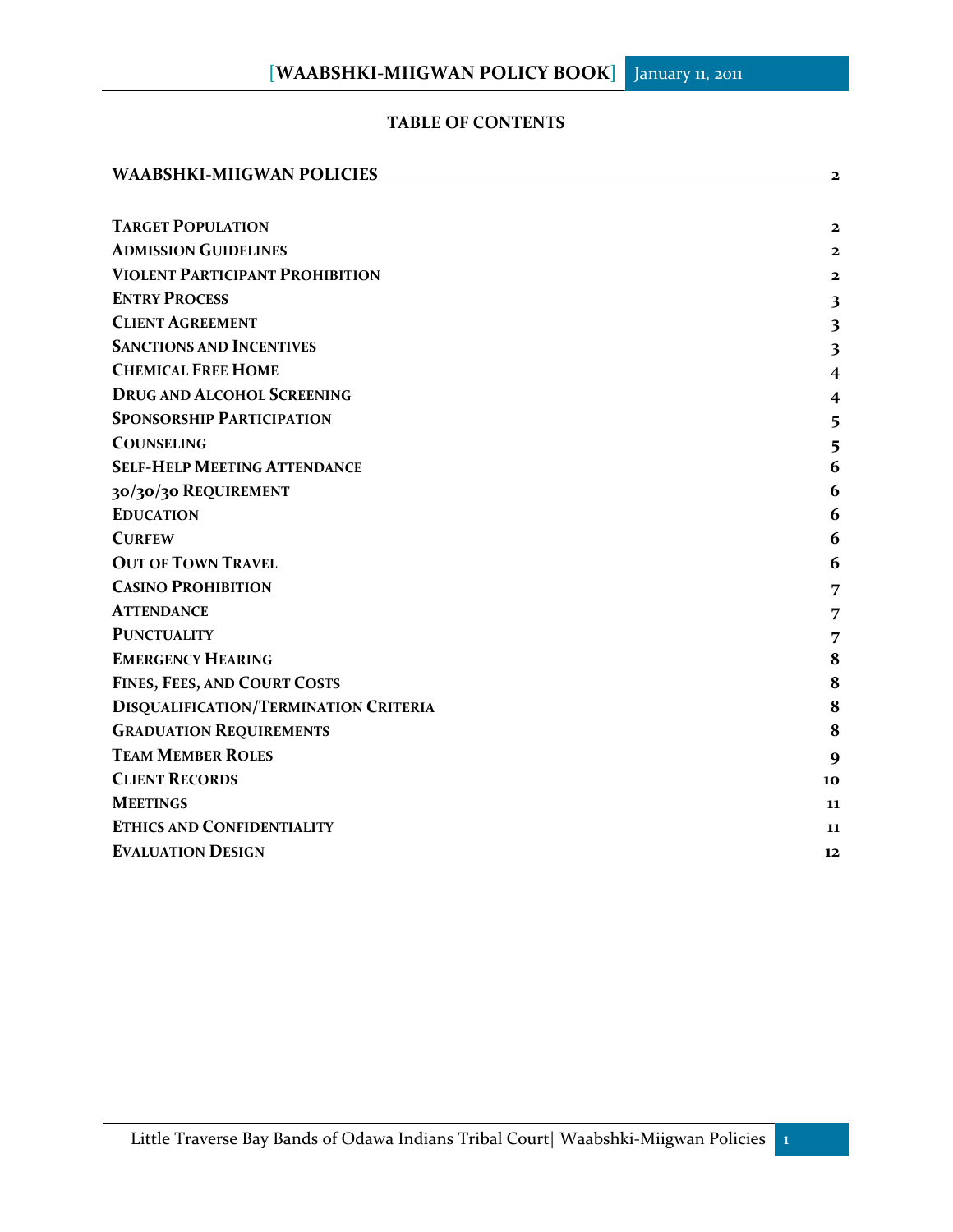## **Waabshki-Miigwan Policies**

#### **Target Population**

<span id="page-2-0"></span>Waabshki-Miigwan will target non-violent participants charged with drug/alcohol related offenses who are a member of a federally recognized Indian Tribe and fall within the jurisdiction of the Little Traverse Bay Bands Tribal Court.

#### **Admission Guidelines**

<span id="page-2-1"></span>Eligibility includes targeted populations that meet each of the following criteria:

- a. Are a member of a federally recognized Indian Tribe or a LTBB Community Member;
- b. Committed a non-violent crime;
- c. Offense was drug or alcohol related, or drug or alcohol is the underlying factor; such as:
	- Supplying quantities of prohibited drugs;
	- Possession and/or use of prohibited drugs;
	- Breaking and Entering/Home Invasion;
	- Vandalism;
	- Trespass;
	- Theft:
	- Disorderly Conduct;
	- DUI;
	- Dangerous or reckless driving; and
	- Any other offense where drugs or alcohol is the primary underlying factor
- d. History of drug or alcohol use;
- e. Ability to comprehend and comply with Waabshki-Miigwan requirements; and
- f. Fall within the jurisdiction of the LTBB Tribal Court

Exceptions to rules regarding jurisdiction concerning potential clients without criminal charges can be made by team vote if a candidate voluntarily admits himself/herself to the Waabshki-Miigwan Program.

#### **Violent Participant Prohibition**

<span id="page-2-2"></span>The Waabshki-Miigwan program receives federal-funding and must comply with the Violent Participant requirement. Due to congressional mandate, federally-funded Wellness Courts cannot accept cases involving a violent participant, described as a person who either:

(1) is charged with or convicted of an offense that is punishable by a term of imprisonment exceeding one year, during the course of which offense or conduct--

- (A) the person carried, possessed, or used a firearm or dangerous weapon;
- (B) there occurred the death of or serious bodily injury to any person; or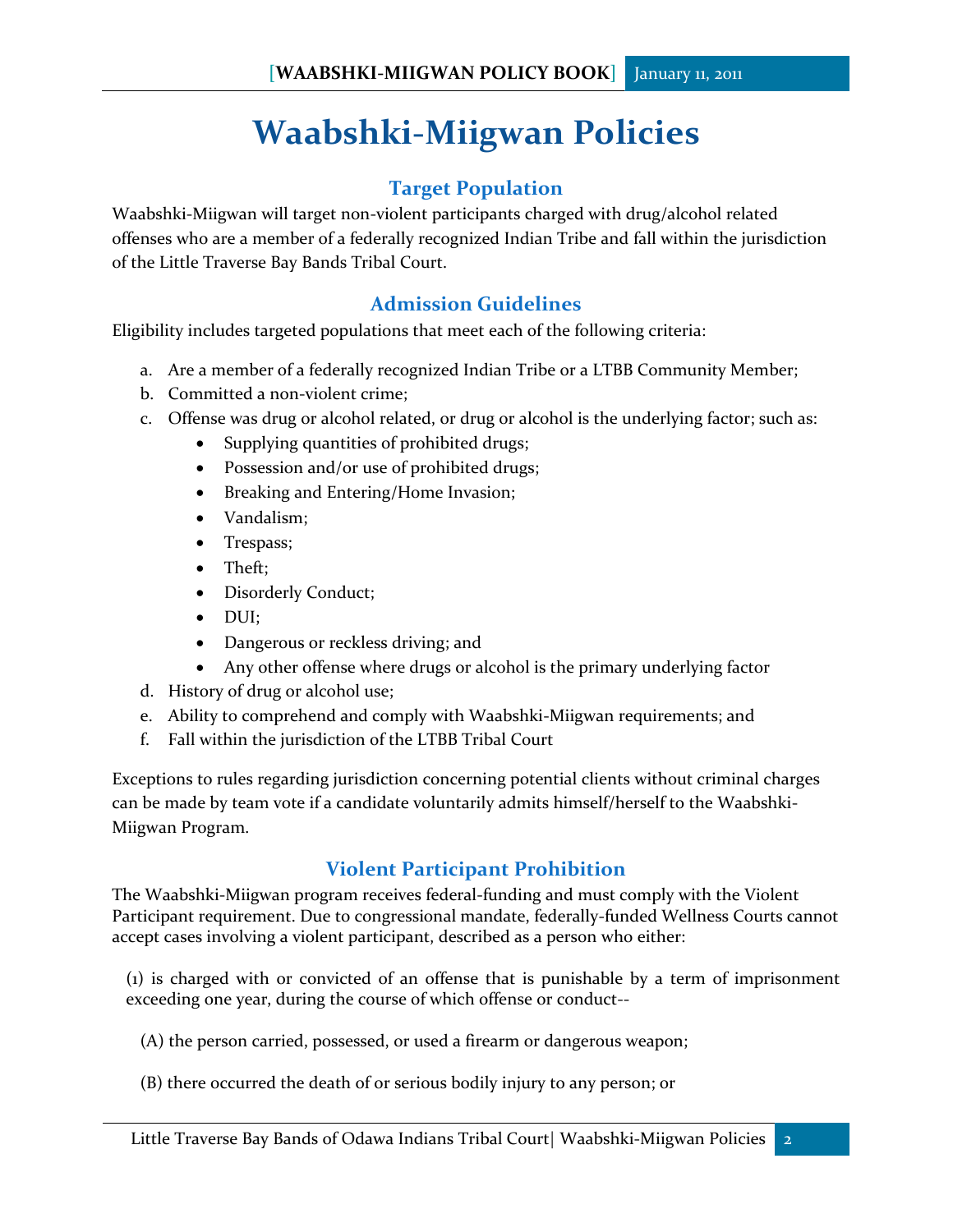(C) there occurred the use of force against the person of another, without regard to whether any of the circumstances described in subparagraph (A) or (B) is an element of the offense or conduct of which or for which the person is charged or convicted; or

(2) has 1 or more prior convictions for a felony crime of violence involving the use or attempted use of force against a person with the intent to cause death or serious bodily harm.

Eligibility is also determined by a screening process that is defined and described in the program admission guidelines. Those individuals who screen as eligible for the program must be accepted by the team. They may be referred by law enforcement, the Tribal Prosecutor, probation office, court staff, judge, foreign court, or a combination of these agencies, and may require a vote by the Healing to Wellness Court team.

#### **Entry Process**

<span id="page-3-0"></span>Entry in the Waabshki-Miigwan program may be initiated through:

- a. A binding plea agreement in a criminal case. The participant's Defense Counsel and the Tribal Prosecutor must agree to a sentence to Drug Court. No Drug Court participant will be received into Drug Court as part of an original sentence over the objection of the Tribal Prosecutor. Once a binding plea agreement with a Drug Court sentence has been reached, the participant will be assessed for Drug Court eligibility. Criteria-eligible participants will be admitted to the Drug Court under the direction of the presiding Judge of the Drug Court. If the participant is determined to be ineligible for Drug Court enrollment, the case will be returned to the referring Judge for a non-Drug Court alternative disposition.
- b. A referral for participants charged with Violation of Probation. The Tribal Probation Officer, the Tribal Court, Defense Counsel, or the Prosecuting Attorney may refer participants to the Drug Court on probation violation (PV) cases any time prior to sentencing on the PV. As in the case for binding plea agreements in a criminal case, participants referred to the Drug Court will be assessed by the Waabshki-Miigwan Program Coordinator for eligibility as a condition of their acceptance into the Drug Court. If accepted, the PV will be permanently transferred to the presiding Judge assigned to the Drug Court.

#### **Client Agreement**

<span id="page-3-1"></span>Client shall read and voluntarily sign the Client Contract, Rules and Regulations, Participation Agreement, and Payment Agreement. Failure to agree to the terms within these documents can result in being ineligible for the Waabshki-Miigwan program.

#### **Sanctions and Incentives**

<span id="page-3-2"></span>The Waabshki-Miigwan Program utilizes a variety of rewards to recognize and reinforce progress, and applies a range of sanctions to address noncompliance. Behavior that results in a reward or a sanction will be addressed at status review hearings. Since sanctions are most effective when applied immediately, participants who have violated the terms of the client contract will be required to report in person at the next scheduled Drug Court hearing to accept the resulting penalty.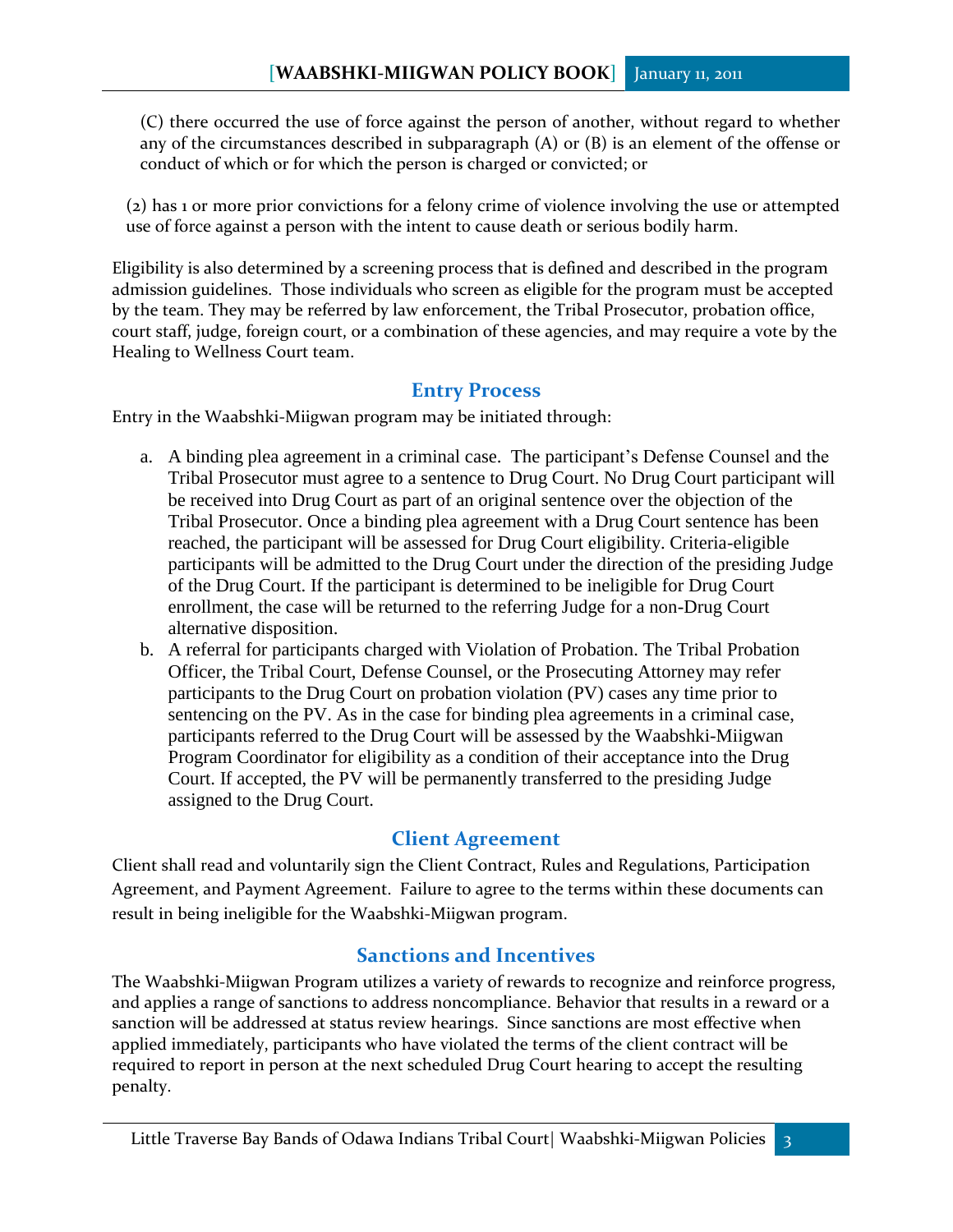Participant rewards may include:

- a. Encouragement and praise from the Drug Court Judge;
- b. Applause and praise by the Drug Court Team in hearing;
- c. Ceremonies and progress patches or certificates of progress;
- d. Decreased frequencies for court appearances;
- e. Decreased drug and alcohol testing;
- f. Overriding imposed drug court sanctions when appropriate, and at the direction of the judge;
- g. Restoration of lost privileges;
- h. Gifts from the Tribal Court;
- i. A reduction in assigned court fees;
- j. Graduation ceremonies; and
- k. Other rewards as determined by team.

Participant sanctions may include:

- a. Warnings and admonishments by the Drug Court Judge in open court;
- b. Increased frequency in court appearances;
- c. Increased frequency of AA meetings;
- d. Increased frequency of drug testing and/or breath testing;
- e. Impatient treatment program;
- f. Assignment to a work detail;
- g. Increased supervision by Tribal Probation;
- h. Tether or SCRAM unit;
- i. A halt in weekly progress through the program. (phase freeze);
- j. Escalating periods of jail confinement;
- k. Termination from Drug Court and referral to the Tribal Prosecutor for re-sentencing; and/or,
- l. Other sanctions determined by team.

Restorative Choice is an optional incentive for participants who would like to restore any noncompliance penalty imposed by the program or any misbehavior/action while in the program. The Restorative Choice may include additional wellness activities or any other activity approved by the Waabshki-Miigwan Team. Clients must always complete the tasks assigned in the Waabshki-Miigwan Program Workbook in order to graduate.

#### **Chemical Free Home**

<span id="page-4-0"></span>All clients enrolled in the Waabshki-Miigwan program will reside in a chemical/alcohol free residence. Everyone that lives in the client residence must agree to random home visits by a member of the LTBB Tribal Court Team to assure that this is complied with. All residents must sign the Chemical/Alcohol Agreement Form.

Non-compliance with this agreement can be grounds for denial or removal from the Waabshki-Miigwan program

#### **Drug and Alcohol Screening**

<span id="page-4-1"></span>Drug and Alcohol screenings are a major component of the Waabshki-Miigwan Program. The screenings are used to determine substance use and to monitor the participant's progress.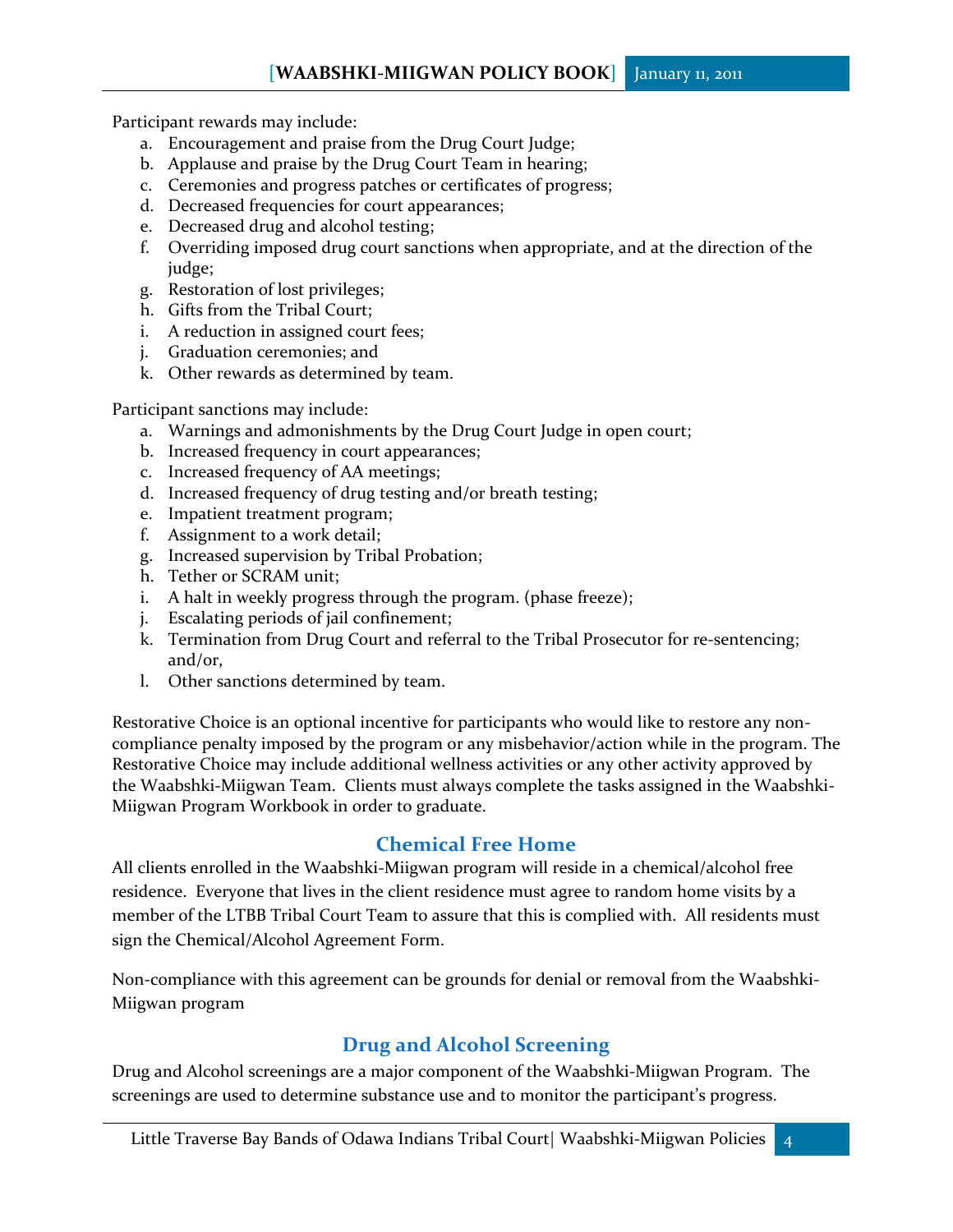Screenings are conducted on a frequent and random basis. The participant will be drug-screened throughout the entire program as mandated by each phase. It is the responsibility of the participant to seek clarification of guidelines that are not fully understood. Testing will be at a scheduled time as well as on a **random basis** and may occur **any day of the week**. Results of drug screens will be reported to the court and maintained in the participant's file.

For the protection of the participant, use of any schedule 1 & 2 drug prescriptions, must be brought to staff for review and approval along with verification by the prescribing doctor. Prior to receiving a prescription, it is the responsibility of the participant to inform the physician of the participant's involvement in the program. All medications will not be automatically approved. Failure to comply with proper procedure or a positive screen (excluding the baseline screen)will result in the following sanction(s):

- First Positive Screen Minimum 3 days Incarceration
- Second Positive Screen Minimum 7 days Incarceration
- Third Positive Screen Minimum 30 days Incarceration
- Fourth Positive Screen Termination, referral to LTBB prosecutor for re-sentencing

#### **Sponsorship Participation**

<span id="page-5-0"></span>All participants will be required to obtain sponsorship in AA/NA and provide the name and contact information of their sponsor as required by the Waabshki-Miigwan Curriculum. Sponsors will be required to give periodic updates on the participant's progress through the Twelve Step Program throughout the 44 week Waabshki-Miigwan program. Sponsors are encouraged to attend the court hearings, especially hearings that include phase advancement ceremonies.

A sponsor must have two years of continuous sobriety and have a working knowledge of the twelve steps. It is preferred that sponsors have completed the twelve steps in their personal program.

#### **Counseling**

<span id="page-5-1"></span>Program staff will coordinate with LTBB Substance Abuse Counselors to administer treatment plans. All staff involved will cooperate to insure clients complete the Waabshki-Miigwan curriculum as well as receive any additional therapy that is recommended by LTBB Substance Abuse Staff.

The LTBB Substance Abuse Department staff is the primary counselor for any and all clients in the Waabshki-Miigwan program. Therefore, all requests by the client and/or previous counselor/agency to continue counseling will not be approved, except as provided below:

a. If a therapeutic relationship existed prior to admission to the Waabshki-Miigwan program, and is requested by the client and agreed to by the counselor/agency and does not interfere, replace or regulate LTBB Tribal Court services;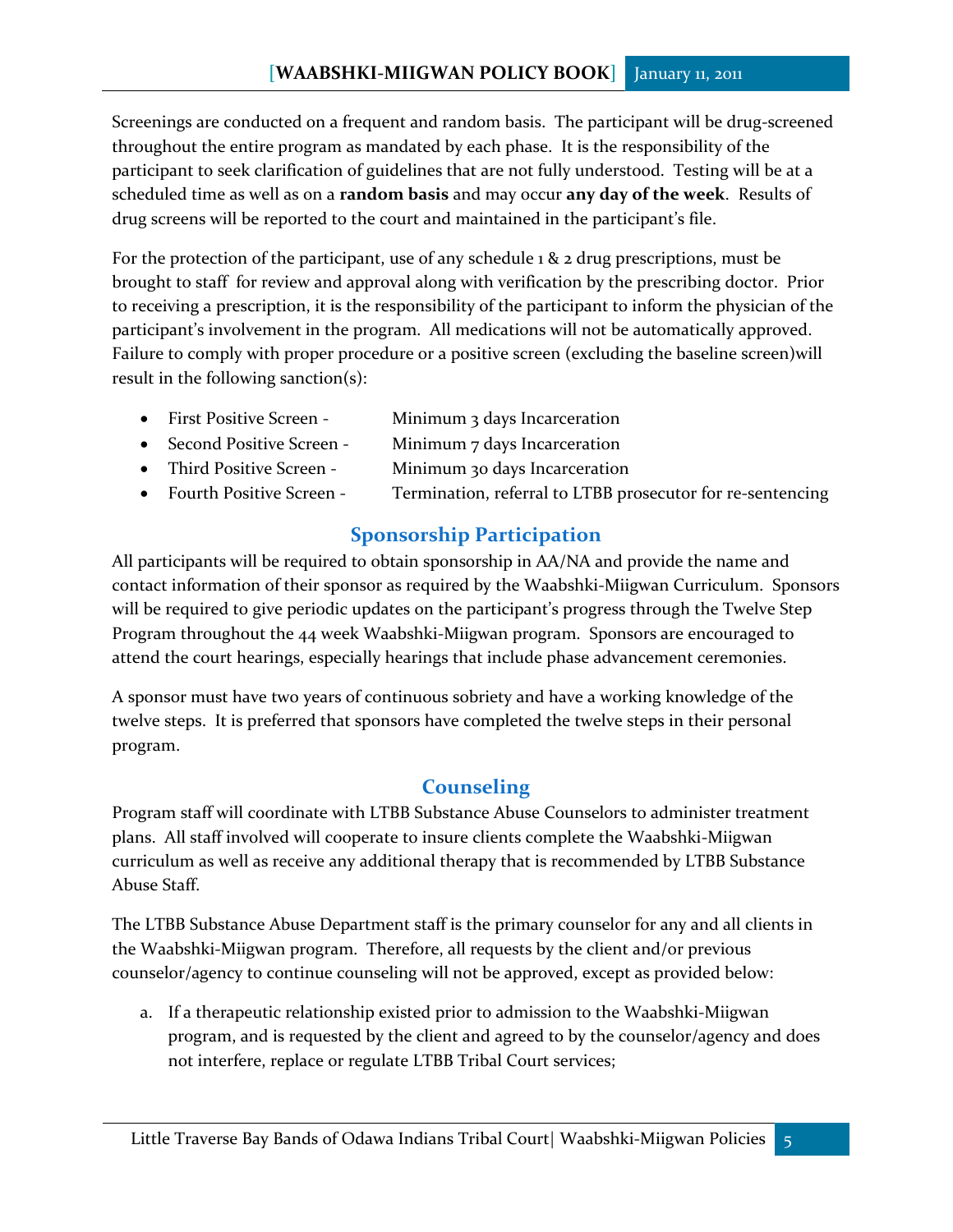- b. In such instances where the request to continue counseling with a non-staff professional is approved, the Program Coordinator and the non-staff counselor/agency must define the parameters for the dual relationship with the client;
- c. If during the client's treatment it becomes necessary for the program staff to request specialized services (i.e. psychiatric care or psychological testing); or
- d. In the event a conflict of interest is apparent.

#### **Self-Help Meeting Attendance**

<span id="page-6-0"></span>Clients are expected to attend self-help meetings throughout the Waabshki-Miigwan Program. In the first phase clients are to attend four  $(4)$  meetings per week. In the second and third phases clients are to attend three (3) meetings per week. In phase four clients should attend two (2) meetings per week. Clients should attend all meetings on separate days through the week so that support contact is spread throughout that week. If a client attends more than one meeting per day it will be considered as extra credit when the team considers client recommendations.

#### **30/30/30 Requirement**

<span id="page-6-1"></span>All clients must provide documentation confirming 30 hrs of attendance at a school or trade program or 30 hours or employment per week. If enrolled in school clients are expected to maintain a "C" average and provide grades at the end of the semester. Participants who work will provide a check stub for each pay period and a work schedule on a regular basis. Client's who fail to meet these requirements will be obligated to complete 30 hours of community service per week to be completed with the LTBB Tribal Government or another approved non-profit organization.

#### **Education**

<span id="page-6-2"></span>If a client elects to not work or volunteer, they must pursue educational goals. Clients without a high school diploma will be required to enroll in GED classes and complete all tasks assigned by the GED instructor during their enrollment in the Waabshki-Miigwan program.

#### **Curfew**

<span id="page-6-3"></span>A curfew of 12:00 a.m. until 6:00 a.m. will be in effect throughout the Waabshki-Miigwan program for all participants until the Drug Court Team decides otherwise. Exceptions will be made for conflicts in employment schedule. Possible removal of curfew will depend on the participation and progress of the participant. Permission may be granted by a court team member in the event of an emergency. The participant will be notified if the curfew is changed.

If the client is found breaking curfew by Law Enforcement, clients understand they may be screened for drugs and alcohol by Law Enforcement or a LTBB Court Official. Law enforcement will notify the Waabshki-Miigwan Coordinator and the matter will be reviewed at the next Court Hearing.

#### **Out of Town Travel**

<span id="page-6-4"></span>If clients wish to leave the three-county area of Emmett, Charlevoix, and Cheboygan Counties, participants should: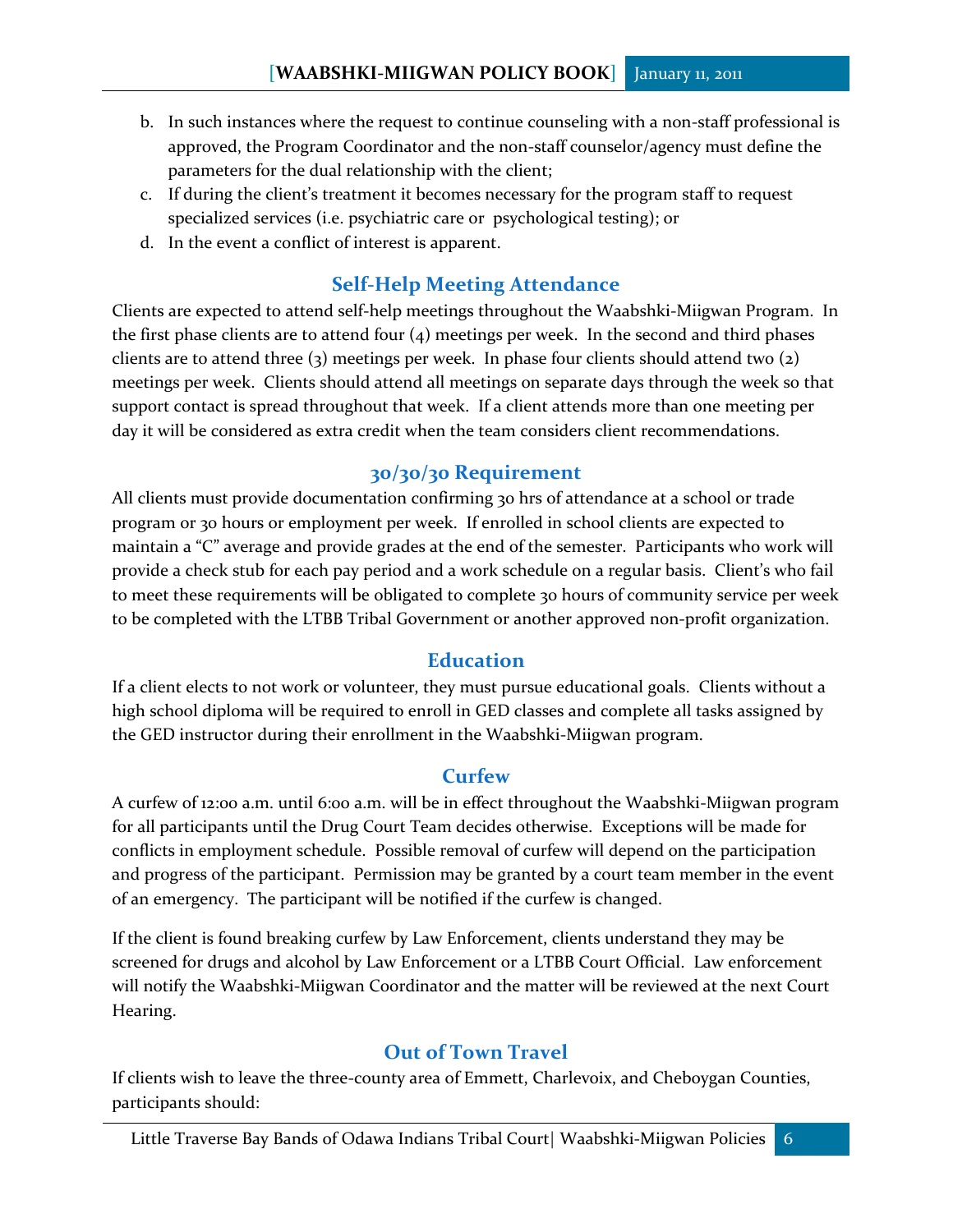- a. Obtain a "Request to Travel" form from Tribal Probation and complete it at least one week prior to leaving the three-county area. All requests must be approved by Tribal Probation before travel will be granted.
- b. In case of an emergency that requires a participant to leave the three county area, the client will contact Tribal Probation to get approval. In the event that Tribal Probation cannot be contacted, client will contact a Drug Court Team member. Documentation of the emergency shall be submitted to Tribal Probation upon return.
- c. Upon return, the participant shall take a PBT and drug screen. In some cases when clients may be out of town for a period of more than three days, they may be required to wear a drug screen patch and/or submit to daily PBTs in order to continually monitor sobriety.

If the proper procedure is not followed permission will not be granted except in the case of an emergency.

#### **Casino Prohibition**

<span id="page-7-0"></span>All Clients are prohibited from frequenting any Gaming Operations/Facilities (Casino). If a client works at a gaming facility then exceptions can be made by WMDCP Coordinator. Clients may be able to attend special events on a casino property if they secure proper permission from the WMDCP Coordinator prior to event. Violations of this policy will result in WMDCP team approved sanctions.

#### **Attendance**

<span id="page-7-1"></span>Each client will be required to attend all scheduled hearings, program and counseling appointments, program sessions, and self-help meetings (AA) unless they are properly excused by the Tribal Probation Officer. Clients must notify the court of the possible absence at least twentyfour (24) hours in advance and receive approval. Failure to notify the court of absence will result in the following penalties:

- First Offense Minimum Fine of \$25
- Second Offense Minimum Fine of \$50
- Third Offense Minimum 3 days in jail
- Fourth Offense Minimum 7 days in jail
- Fifth Offense- Minimum 30 days in jail
- Sixth Offense Termination, referral to prosecutor for re-instatement of charges

#### **Punctuality**

<span id="page-7-2"></span>Clients are expected to attend all court hearings prepared and on time. All regularly scheduled Drug Court Meetings/Hearings take place on Wednesdays throughout the year at 2:00 PM unless they are re-scheduled by Court Administrator. If meetings or hearings are rescheduled, clients will be notified as soon as re-scheduling decision is made. If a client expects to be late when attending a scheduled hearing they must call and notify the WMDCP Coordinator or other appropriate court staff. If a client is late and does not notify court about possible tardiness this violation will result in a minimum of the following sanctions: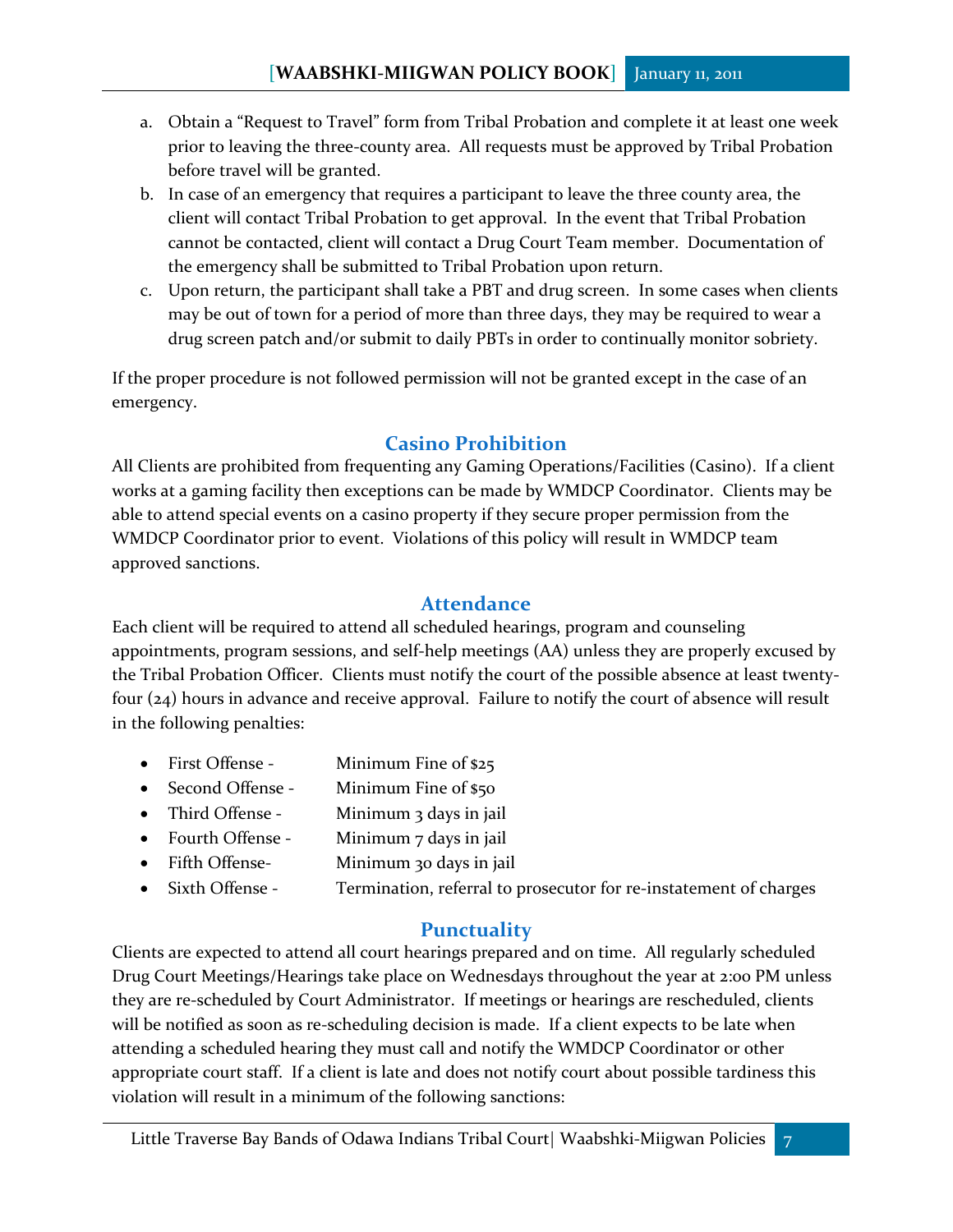- First Offense The Verbal Warning
- 
- 
- 

- Second Offense 2 Hours Community Service
- Third Offense 4 Hours Community Service
- Four and Subsequent Offenses 6 Hours Community Service/Will not pass the week

#### **Emergency Hearing**

<span id="page-8-0"></span>As necessary, the Tribal Court will have emergency hearings when the participant is noncompliant with the program. The Probation Officer or the Presenting Officer will report serious non-compliance to the Judge. These hearings are immediate when the Judge deems necessary to proceed with a hearing when the participant action or activity is seriously non-compliant and when immediate sanctions and/or detention needs to be impose. The Judge leads the hearings and may impose sanctions with or without the team consent only in emergency situations.

#### **Fines, Fees, and Court Costs**

<span id="page-8-1"></span>Fines and Fees are determined by the Judge on a case-by-case basis depending on a participant's infractions and needed services.

#### **Disqualification/Termination Criteria**

<span id="page-8-2"></span>Enrollment and participation in Waabshki-Miigwan is an opportunity for an eligible participant to overcome his/her drug and/or alcohol dependence. Participants may be disqualified from program entry, continuation, or graduation if it is in the best interest of the community, and/or the credibility of the LTBB Tribal Court to do so. Examples include:

- a. Committing a crime of violence;
- b. Co-occurring disordered clients whose mental illness is so severe to prevent active and full participation;
- c. A demonstrated lack of capacity or willingness to engage in treatment and comply with the conditions of probation;
- d. Continuing criminal activity;
- e. Acts of violence while participating in LTBB Tribal Court Programs; and/or
- f. Continued positive drug/alcohol screens.

#### **Graduation Requirements**

<span id="page-8-3"></span>Graduation will occur after successful completion of the program. The Client must complete all Forty Four Weeks of the Curriculum (A+B+C for 44 weeks). At the end of the forty-four (44) weeks clients will be required to do an "Open Talk Project" in which they will present their recovery story. Members of the LTBB community will attend to hear the client's story and also celebrate the client's success in recovery. A feast will be prepared in the client's honor and a certificate of completion will be awarded at the conclusion of the night. Prior to release from probation the client must complete an exit interview.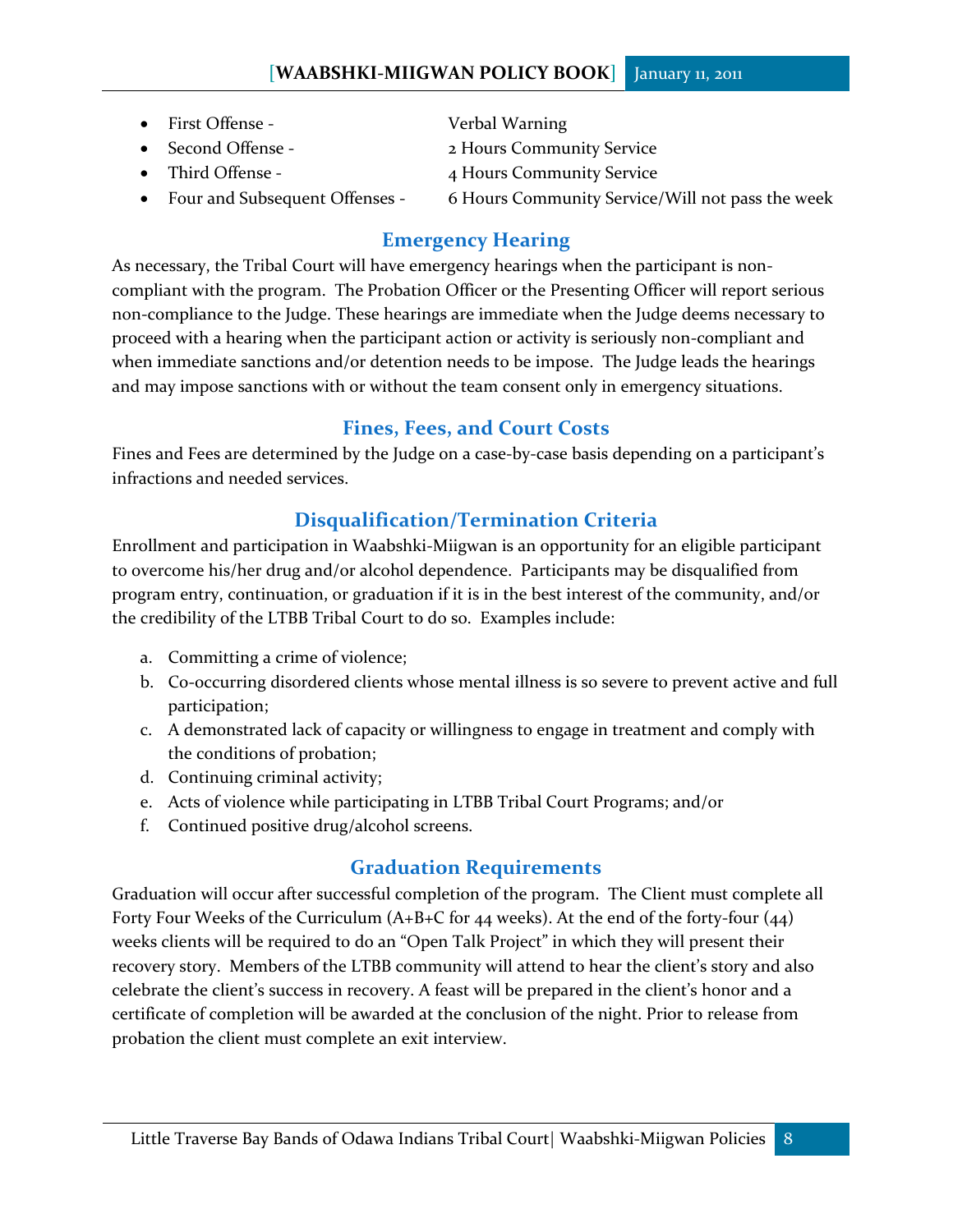#### **Team Member Roles**

<span id="page-9-0"></span>The **Waabshki-Miigwan Judge** supervises and re-enforces treatment by reviewing the reports from the Waabshki-Miigwan team members and input from each participant and will assign various sanctions and incentives to encourage compliance with the Waabshki-Miigwan Program. The Judge will establish a rehabilitative relationship with the participant through intensive interaction during court appearances. The Judge assumes the role of not only judge, but also mentor and encourager.

The Judge responds quickly to any relapse or other violations with immediate sanctions that address the problem and encourages more dedication to the treatment process. The Court will utilize graduated sanctions to become more restrictive as the severity and frequency of the behavior increases. The court can utilize all the sanctions and incentives spelled out in the Waabshki-Miigwan Policy Manual and any other deemed proper by the Court.

The Drug Court will actively supervise and re-enforce the treatment received by the client. It is a goal of the Drug Court to be an optimistic outlook for each participant in encouraging that client to complete the Drug Court Program as they and the community will both benefit immensely.

The **LTBB Tribal Prosecutor** reviews each participant's case and advises the Drug Court as to whether or not the participant might be a possible candidate for the Waabshki-Miigwan Program. The prosecutor's assessment will include the verification of whether the candidate's charges are appropriate for the program and whether the participant has any prior convictions or charges that may disqualify him from participation. The Tribal Prosecutor will report to the Court his findings. The Tribal Prosecutor will not prosecute any pretrial participant who is participating in the Drug Court Program unless the client is unsuccessful in the program and is terminated. If the participant is unsuccessfully discharged from the Waabshki-Miigwan Program, the prosecutor can pursue the charges as normal.

The **Court Administrator** and the **Court Clerk** of the LTBB Tribal Court are responsible for receiving and filing all original documents, keeping current files and making them available at all Drug Court hearings. The Court Administrator and Clerk of the Court will also be responsible for receiving and recording all payments made to the Drug Court by a client. Finally, the Court Administrator will oversee all budgetary tasks and any grant related objectives or reporting.

The **LTBB Substance Abuse and Mental Health Department** has reserved slots for participants, allowing the participant to access services immediately. Each participant will go through in an intake-initial screening and assessment process at the onset. The participant is assigned a substance abuse counselor and/or a mental health therapist based upon this assessment. The participant and the counselor or therapist will develop a treatment plan based on the abilities, needs and strengths of the participant and also work together to complete the Waabshki-Miigwan Curriculum. The substance abuse counselor and the mental health therapist will provide timely and accurate progress reports regarding the participant to the Waabshki-Miigwan Team prior to each court appearance of the participant. The substance abuse counselor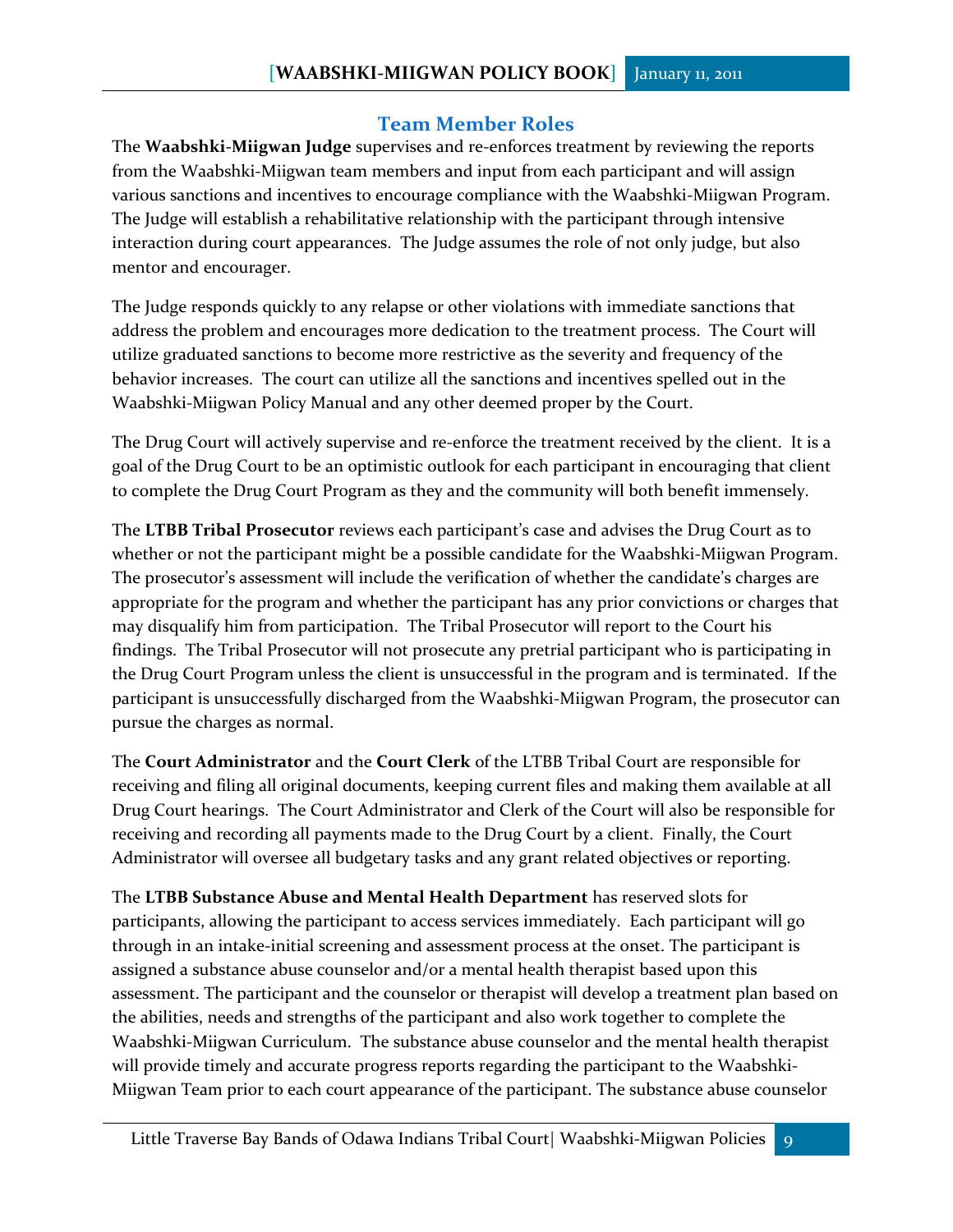or mental health therapist will provide any recommendations based on the progress report to the team.

The **Waabshki-Miigwan Court Coordinator** will update files and prepare notes relating to each participant's progress in the Waabshki-Miigwan Program. They will also provide the Client, Client's attorney, or other representative the proper forms for entry into the Drug Court Program. The Adult Drug Court Coordinator will be responsible for preparing any orders and distributing them to the appropriate parties. Copies of all the documents pertaining to the client will be sent to the appropriate personnel (i.e. Program Coordinator, Tribal Probation, and Tribal Prosecutor). The Adult Drug Court Coordinator will pay special attention to each Drug Court client's progress and coordinate with Tribal Probation to make necessary adjustments to client's track.

The **LTBB Adult Tribal Probation Officer** will monitor and supervise the participant on a daily basis. The Probation Officer is in charge of drug and alcohol testing the participant. The Probation Officer works with the client and the client's assigned counselor to guide them through the Waabshki-Miigwan curriculum. Supervision includes weekly monitoring of 30/30/30 completion, Wellness Activity progress, Self-help Meeting attendance, client behavior, and drug screening. The Probation Officer will confirm the client's successful completion of each week's tasks by going over the Client Workbook and Client Calendar with the participant weekly.

The **Cultural Resource Advisor** will coordinate all cultural components of the Waabshki-Miigwan Program. They will build and maintain a community network of Tribal members capable of assisting the client in completing the culturally relevant tasks throughout the Waabshki-Miigwan Program. Also, the Cultural Resource Advisor will work closely with the Waabshki-Miigwan Program Coordinator to complete all the goals and objectives laid out in the strategic plan.

The **LTBB Law Enforcement** provides information to the drug court team concerning contacts between Law Enforcement and drug court participants. A verbal or written report from the Law Enforcement Department regarding positive and negative behavior of participants is provided to the team when necessary. In addition, the Law Enforcement may provide transportation, drug screening,

#### **Client Records**

<span id="page-10-0"></span>The Adult Drug Court Coordinator shall establish and maintain both a paper filing system and a computer database to track information for all individuals who are processed by the wellness court (before, during and after participation). Information will be used to monitor and program effectiveness, to make improvements, and to demonstrate innovations or success to acquire additional funding. The forms and computer data base shall be designed to collect and report on the following information:

- a. Name, age, birth date, sex, tribe, village, last grade completed, and the names of schools of the participant;
- b. Whether the participant has children, Children's name and age;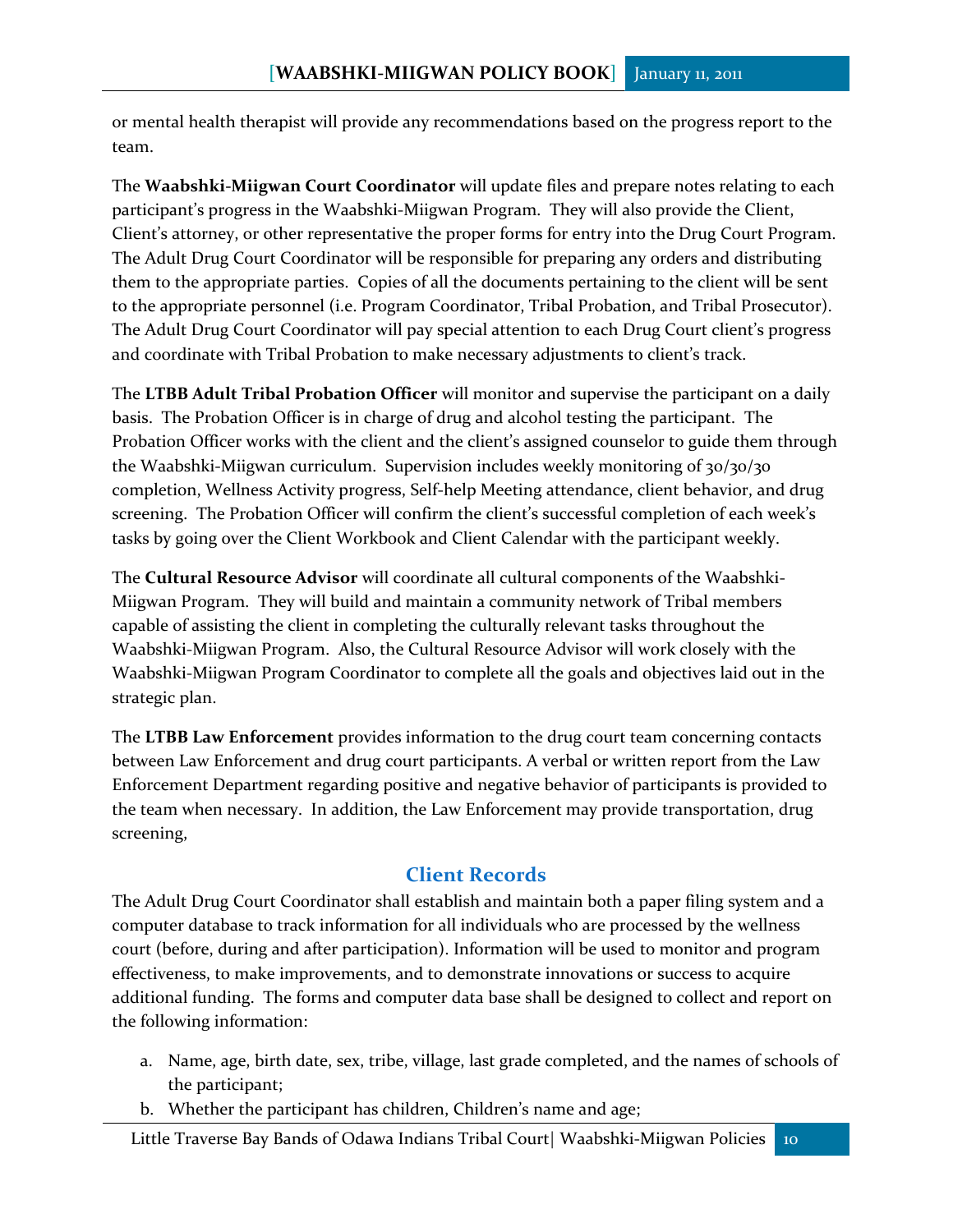- c. Employer Information
- d. Clients specific charges and a brief description of the incident that lead to program admission
- e. Dates of all court hearings and orders and types or orders;
- f. Date of admission, date of physicals, health issues upon admission;
- g. Documented Criminal History
- h. The specific treatment plan requirements for each participant (classes, counseling, groups, support groups, mentoring, physical activity, etc.);
- i. The specific beginning dates for each phase of treatment and phase graduation dates;
- j. Date of expulsion from the wellness court program;
- k. Date of re—admission to the wellness court program;
- l. Date of each alcohol and/or drug test and results;
- m. Dates of additional new charges, Dates of Arrest
- n. Dates of changes in employment;
- o. Number of babies born to participants alcohol and drug free; and
- p. Date and type of sanction issued and for what act or omission

#### **Meetings**

<span id="page-11-0"></span>A regular Drug Court Team meeting will be held. During weeks when a Drug Court hearing is scheduled the team meeting will be held immediately prior to hearing. Special Drug Court Team meetings may be held as needed.

#### **Ethics and Confidentiality**

<span id="page-11-1"></span>The fundamental concern of the Waabshki-Miigwan program is addressing alcohol and substance abuse through treatment. Federal requirements and any tribal policies regarding confidentiality of client records must be considered. To properly address the confidentiality rights of participants, the Waabshki-Miigwan team must incorporate confidentiality regulations into its policies and procedures. Confidentiality regarding substance abuse treatment is protected by United States Code and the Code of Federal regulations. Therefore, all treatment providers and team members are bound by confidentiality guidelines.

The Waabshki-Miigwan team can share information regarding participants by obtaining written consent from each participant or through court order. Participants can sign a "Release of Confidential Information Form" where the participant gives his/her consent, in writing, allowing treatment providers and team members to share and disclose information regarding substance abuse issues.

Additionally, the purpose and conditions of the Release of Confidential Information Form should be explained to the participant by a member of the Waabshki-Miigwan Team (defense, probation, prosecution). It is important for the participant to understand the duration of the consent and that consent may be revoked, but that revoking consent may affect his or her ability to remain in the Wellness Court Program.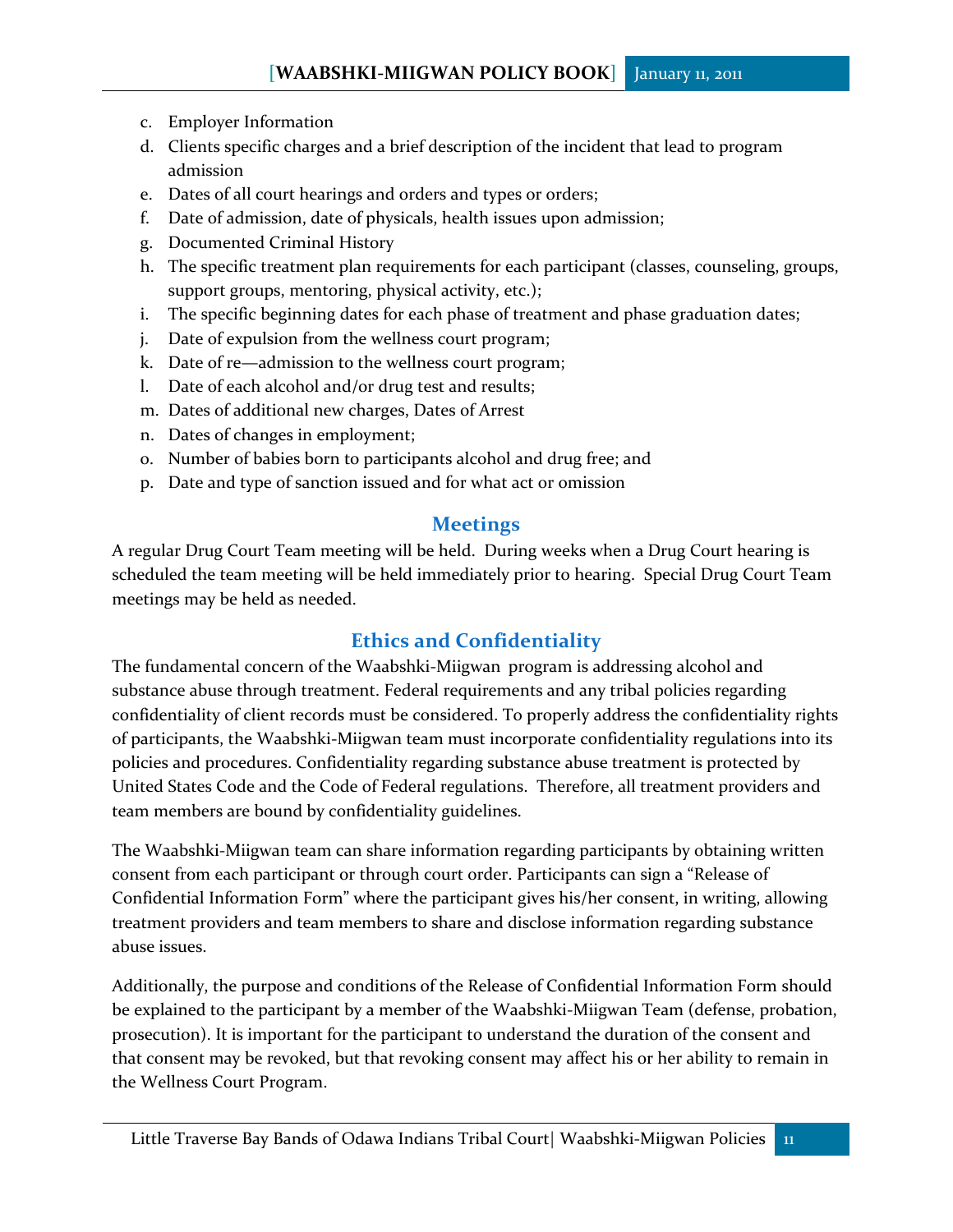Because participants are involved in group counseling it is essential that they respect the confidentiality of other participants. They should agree not to disclose sensitive information discussed during sessions. This topic will be addressed in the Client Contract and the initial orientation. Also, measures must be taken by the team to ensure that information disclosed is relevant, reliable and limited to the scope of the program and that it takes place in a professional forum.

In the event that a court staff member and a client should come in contact outside of a professional setting, communication should not take place unless initiated by the drug court participant.

Finally, Tribal law and regulations do not protect any information about suspected child abuse or neglect from being reported under tribal law to appropriate state or local authorities. Other instances of mandated reporting are in case of emergency, or threats to harm self or others.

### **Evaluation Design**

<span id="page-12-0"></span>Waabshki-Miigwan will complete consistent and ongoing examination and evaluation of its efforts in order to identify strengths and weakness. A process evaluation will be completed on a yearly basis and every new client will complete an entrance and completion questionnaire. Data gathered from process evaluations will be used to make improvements within the program. The entrance and completion questionnaires will be used to generate useful reports that reflect any progress and provide some preliminary data that will be used in seeking additional funding. A profile of participants will be developed through the collected data that will be useful in making changes to the program target population. The Adult Drug Court coordinator will be responsible for collection and input of data. Data stored in the court Database will be available to the Program Coordinator and Judge to allow more accountability for the program.

Entrance Questionnaire will include the following fields:

- a. Age
- b. Gender
- c. Tribal affiliation
- d. Drugs of choice
- e. Age at first use
- f. Employment status
- g. Educational status
- h. Marital status
- i. Number of dependents
- j. Referring charge
- k. Date of screening
- l. Date of entrance into the program
- m. History of drug use
- n. Personal Statement (Outlook on self and life)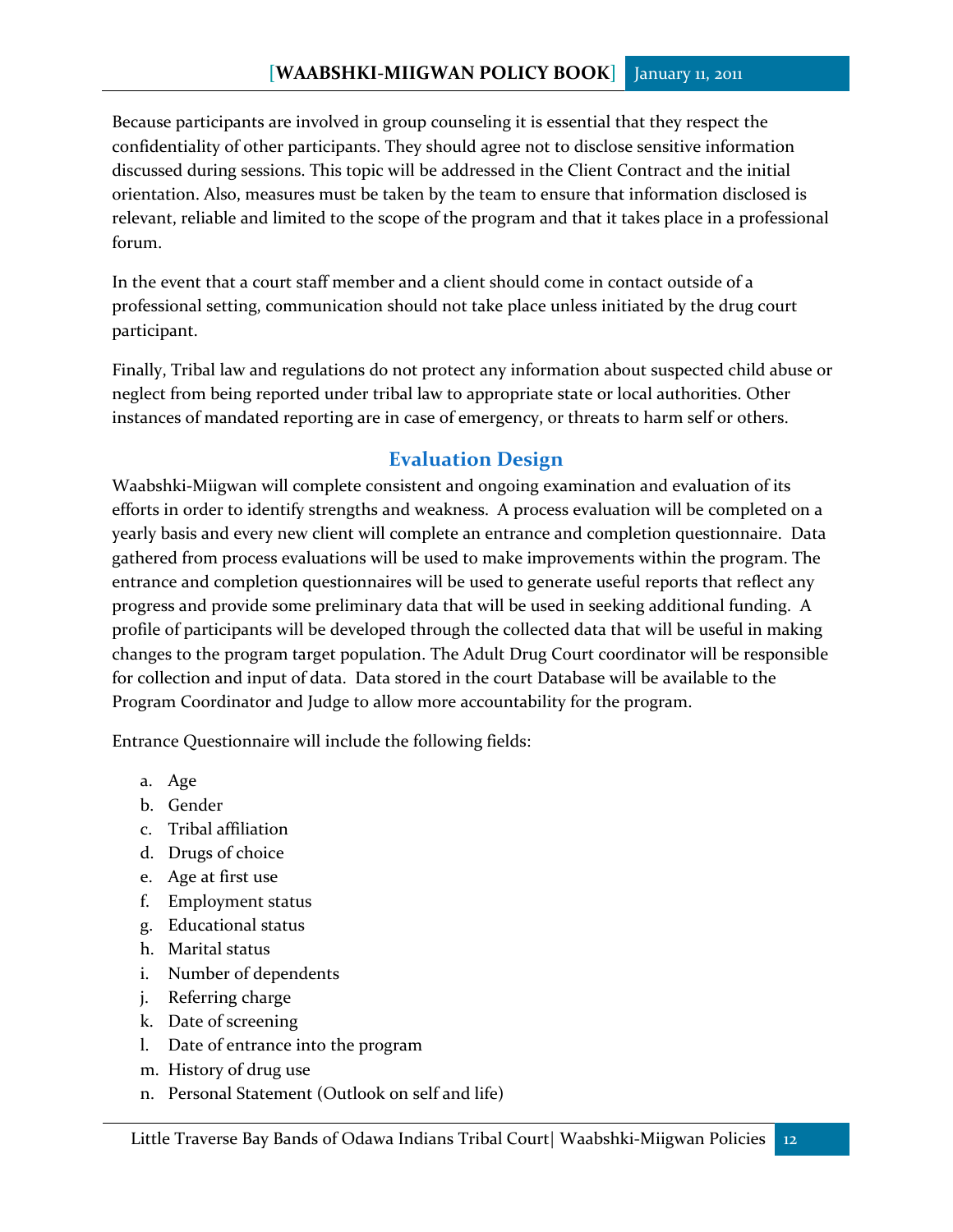The Completion Questionnaire will include the following fields:

- a. Drugs of choice
- b. Age at first use
- c. Employment status
- d. Educational status
- e. Date of discharge/graduation
- f. Reason for discharge
- g. History of drug use
- h. Additional offenses while in the program
- i. Results of drug testing
- j. Personal Statement (Outlook on self and life)

Periodic (Every Year) process evaluations will include the following questions:

- a. What was planned that did not work?
- b. What worked that was not planned?
- c. What resources were needed?
- d. What data need to be collected?
- e. What is the best collection system (data base/management information system) to use, and how do you begin to plan for it?
- f. What goals and objectives have you met and do you need to change, add, or delete any goals and objectives?
- g. How many clients will we serve the coming year?
- h. Did we serve the number of program participants we anticipated the prior year?
- i. What percent of females are in the program and do we need to adjust the program in any way to meet some of their needs? Males?
- j. What is the average age of participants?
- k. What are the drugs of choice so we know how best to drug test? Should we drug test once a week or more often?
- l. What percent of participants use alcohol, cocaine, methamphetamine, heroin, or other drugs?
- m. What is the employment rate? Do participants need any specialized or vocational training?
- n. What is the average grade completed in school? Do adults need additional educational programs?
- o. What is the marital status of most participants? Does it appear there is a need for dedicated marriage and/or family counseling groups?
- p. On average, how old were participants when they first began to use alcohol or drugs?
- q. What was the referring charge that brought them into the program? Are we addressing the problem within the LTBB community? Is the number of these charges decreasing as participants graduate?
- r. What is the graduate rate?